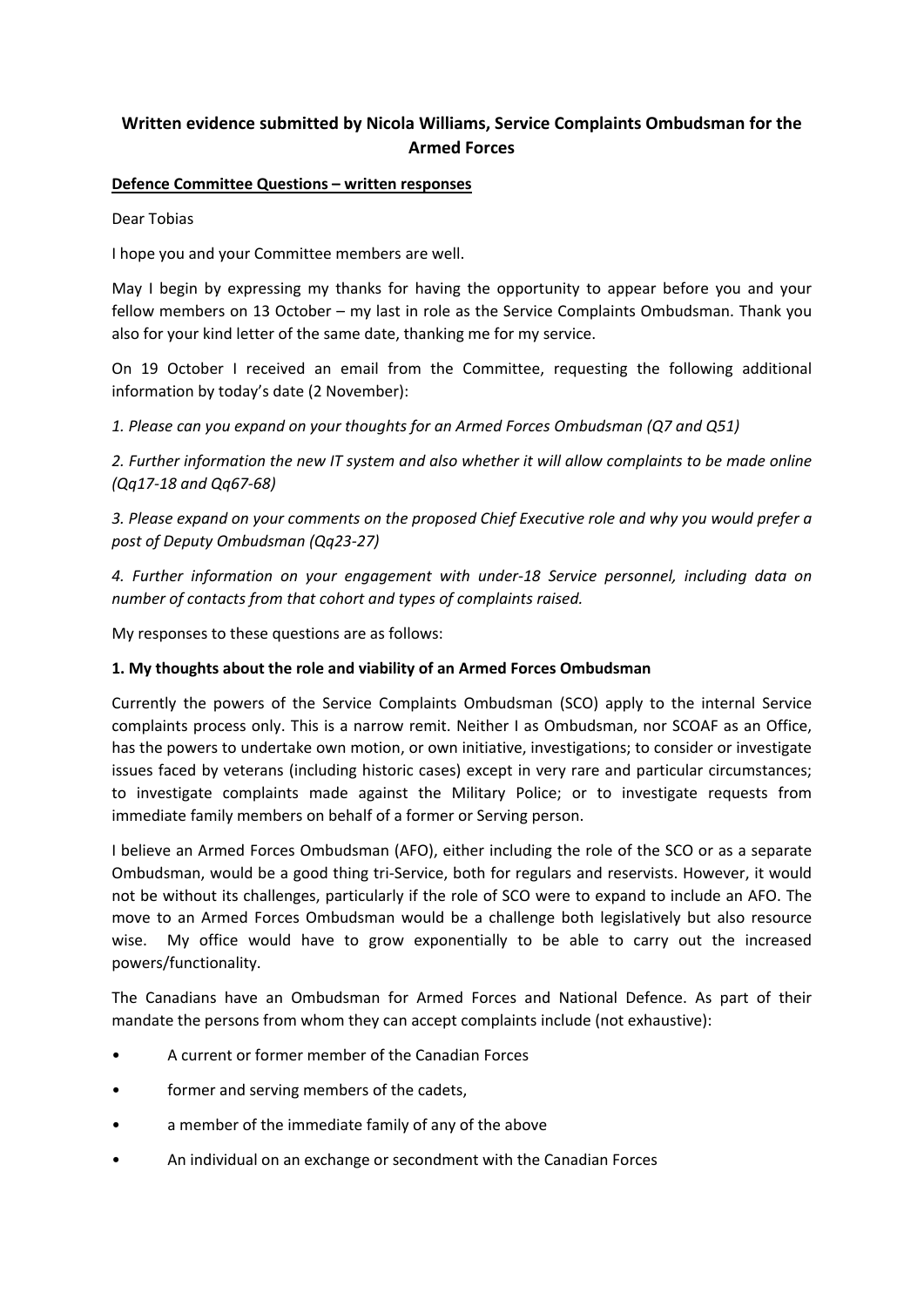An Armed Forces Ombudsman may have broader powers to initiate own motion investigations. As the Committee will recall from my appearance in February 2019, this is a power I believe the SCO should have currently. For example if my office currently held those powers we may have been able to investigate the overrepresentation of women and BAME Service personnel within the Service complaints system – and certainly would have done it more quickly (this recommendation to the MOD, one of the earliest ones I made in my role as Ombudsman, has been outstanding since April 2017). It would also provide increased scope for more in depth and granular consideration, particularly with regard to issues contributing to delay and even with regard to issues concerning bullying, harassment and discrimination with regard to Service personnel.

My organisation can only accept applications from current and, exceptionally, some former Service personnel, and even then the alleged wrong must have occurred post 2008 (introduction of Service Law.) Consequently, for most veterans, even if they have only recently become aware of their alleged wrong, they would not be able to approach my office if their complaint pre-dated 2008 as it would fall within the complaints process of their respective Service. Since my time in post, there have been a number of instances where we have been approached by veterans who wished to complain about something that happened in their Service life but we have been unable to assist.

One of the areas that was debated when my Office was being established was the ability to accept applications from family members, particularly where an individual had an on-going Service complaint but had subsequently died in Service. While I believe that, in the main, any complaint of a wrong in the course of Service life should be made by the Service person themselves, I do feel it is important to allow for exceptions. These could sit within a broader Armed Forces Ombudsman, but equally could be considered as part of wider SC Reform. I believe that where an individual is unable to make a Service complaint due to incapacity or they are unable to continue with the complaint due to death, there is merit in considering introducing flexibility to allow for a family member or legal guardian to be able to pursue this on their behalf. Eligibility would need to be clearly defined in law.

Another area that could fall under an Armed Forces Ombudsman are Special-To-Type complaints. These currently have their own mechanism for investigation and cover complaints about Service healthcare, housing, and pay and allowances. Cadets or their legal guardian (on their behalf) could make a complaint. Given the complexity of pensions, I do not advocate these falling under the remit of an Armed Forces Ombudsman.

As you know the reasons for creating a Commissioner and now Ombudsman were as a result of the tragic deaths at Deepcut and the Review which followed. The Australian Defence Force has a remit that provides a confidential mechanism to report serious abuse for those who feel unable, for whatever reason, to do so internally. They can report anonymously to help identify systemic issues. The Wigston review also highlighted issues in relation to bullying, harassment and discrimination, so having this functionality could be useful and bring us more in-line with why my role was created originally.

I think it would provide more "clout"/gravitas than SCOAF currently has.

### **2. Further information the new IT system and also whether it will allow complaints to be made online**

Complainants can currently complete our application forms either electronically or by paper format and email or post them to us. We will send an acknowledgement within 2 working days of receipt.

The link to our website: https://www.scoaf.org.uk/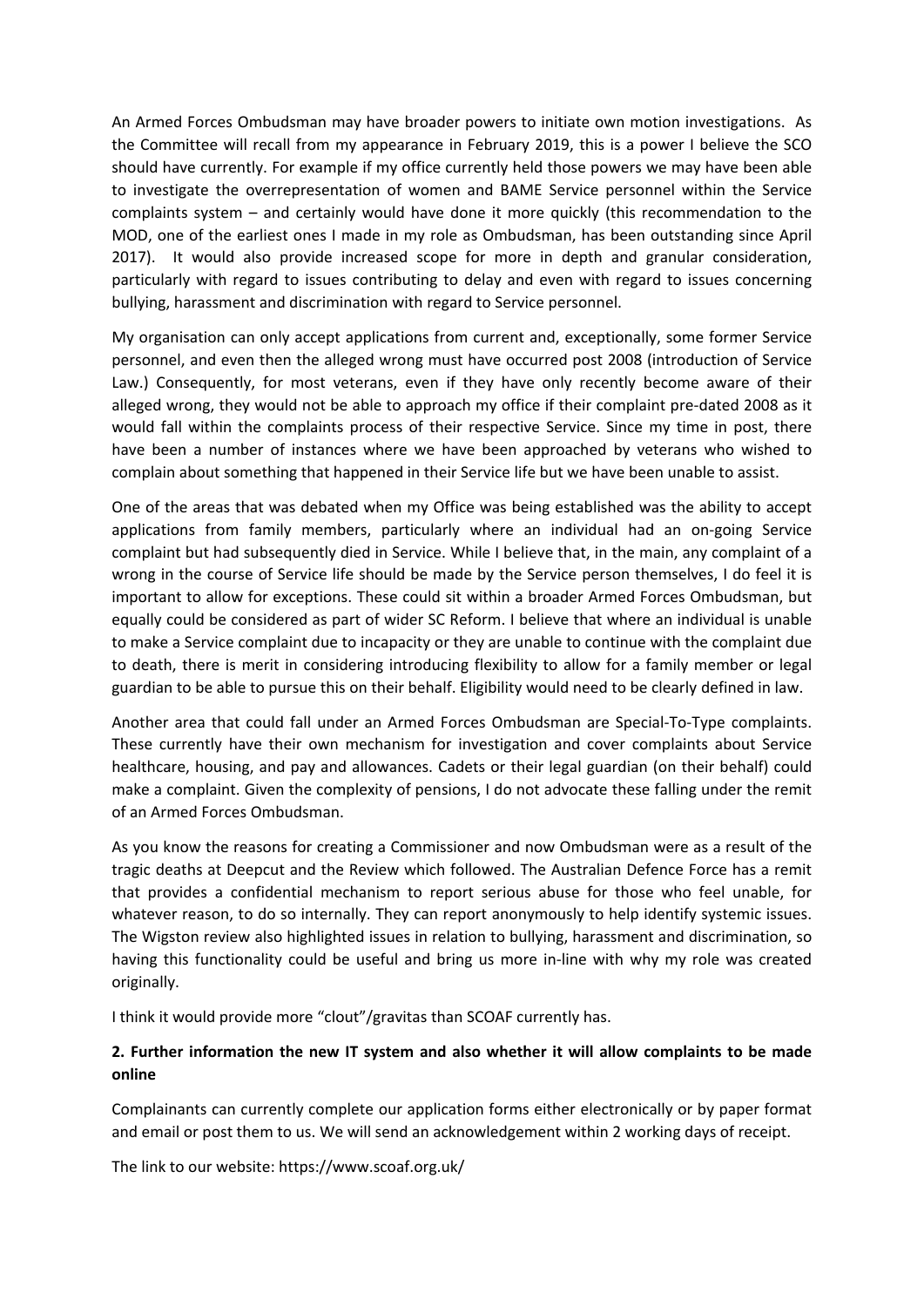We are currently working with an external provider to design a bespoke portal. It is intended that the portal will reduce the need to send electronic copies of the application form by email and post. The portal will also allow Service personnel to confidently enter personal sensitive information onto a secure system.

The creation of a portal is expected to be operational by the end of the year.

## **3. My views on the proposed Chief Executive role and why I would prefer a post of Deputy Ombudsman**

No doubt you recall that when I appeared before you on 13 October I expressed my views on this firmly and clearly, and I stand by them. My understanding from those within the MOD who are proposing this is that the role of the Chief Executive within SCOAF would be solely concerned with the running of, and financial accounting for, the office as the delegated Accounting Officer, with no role in casework. They would be accountable for the delivery of the support function and responsible for the line management of civil servants in SCOAF.

As my office is currently organised the Chief of Staff, a B2 civil servant, is responsible for managing the running of the organisation (excluding case work), for example delivery of the support function, SCOAF's Business Plan and oversight of the budget, ensuring that appropriate approval processes are in place to comply with the financial authority delegated to my office. They are also responsible for supervision of certain projects, including the office move and associated IT changes.

The Chief of Operations, a B1 civil servant, has line management responsibility for staff. Recruitment is conducted by the appropriate managers. Currently the Ombudsman would be required to be involved in any recruitment for the Chief of Operations due to the grade of the role. However, any other recruitment is conducted by managers under civil service recruitment procedures. SCOAF at most has 23 civil servants (NOTE: currently not at full complement) and so is a small organisation.

I am therefore at a loss as to what a Chief Executive could add to SCOAF that the current B2 and B1 cannot, both of whom have been carrying out their roles as described above for years.

With regard to the specific role of a Deputy Ombudsman, as you are aware SCOAF has a backlog of case work. Signing off investigation reports is only one aspect of my role as Ombudsman, the others being setting the strategic direction of the office and being the external face of SCOAF.

I do not believe that the latter two can be delegated to someone else and should remain a key part of the Ombudsman's role. Visits to units, meetings with senior military personnel, presentations to service personnel and media interviews are all time consuming and take me out of the office, away from other pressing issues including investigation reports. Members of staff are able to support the Ombudsman on visits but I believe the presence of the Ombudsman has a greater impact and raises the profile of the work of my office.

I envisage the role of the Deputy Ombudsman would be to provide support to the Ombudsman where it is really needed, namely casework. There is precedent with other Ombudsman organisations having deputies for example the Northern Ireland Public Service Ombudsman. At the Parliamentary and Health Service Ombudsman one individual holds the role of Chief Executive Officer and Deputy Ombudsman.

A Deputy Ombudsman or a combined Chief Executive Officer / Deputy Ombudsman could be more beneficial to SCOAF than a sole CEO. They would for example, be able to support the Ombudsman in the discharge of the functions of the office by acting under delegated authority of the Ombudsman